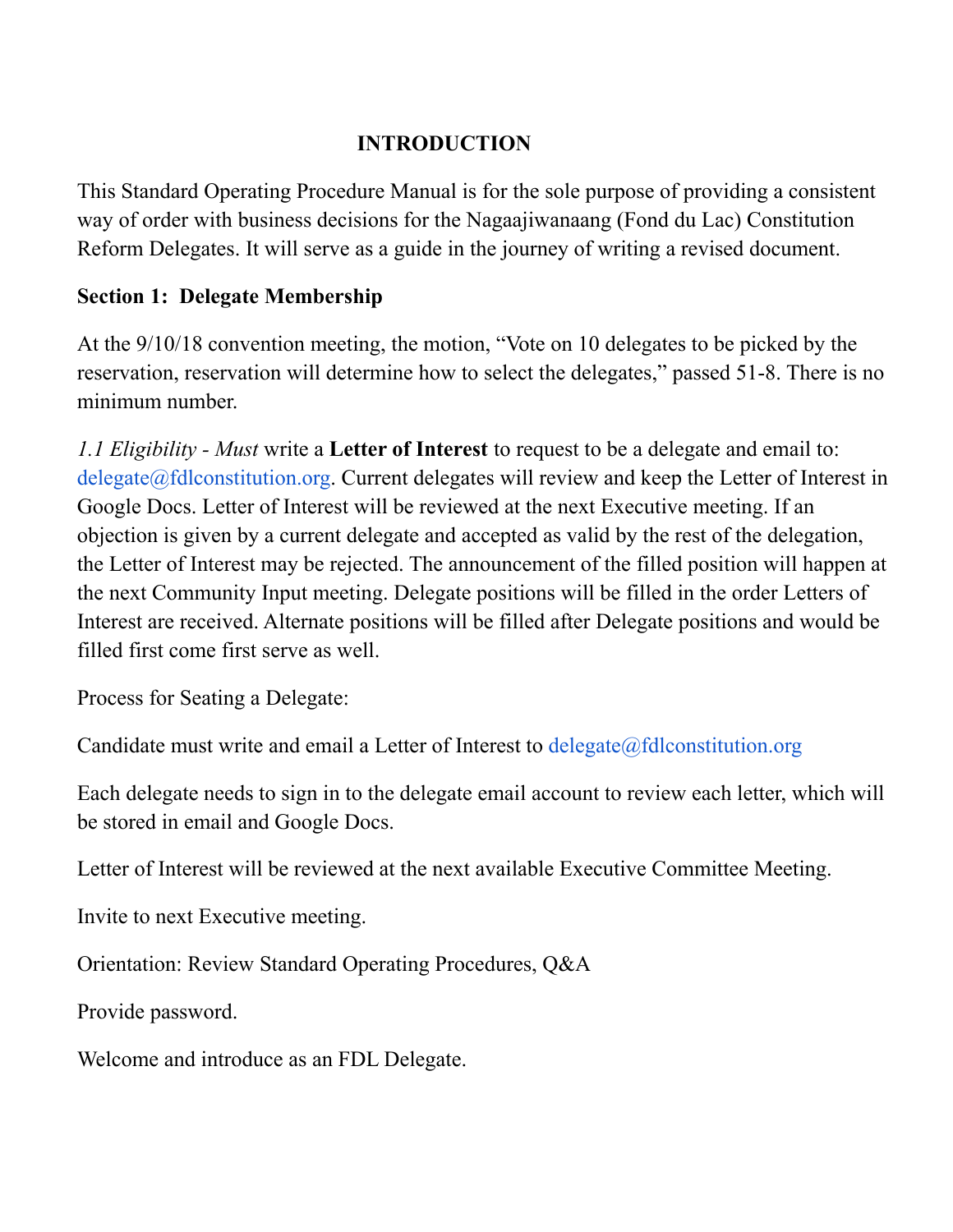The volunteer Delegation will consist of up to 10 Nagaajiwanaang Delegates and 10 Nagaajiwanaang Alternates, including a majority of enrollees and a minority of Nagaajiwanaang descendants. Only Nagaajiwanaang enrollees and descendants can be Nagaajiwanaang delegates. In order to prioritize enrollee votes, descendants will take Alternate positions and will only be allowed to vote if less than 10 enrolled delegates are in attendance at Roll Call, 10 minutes after the meeting has started. It is the responsibility of every Nagaajiwanaang Delegate to put forward an active and consistent effort towards changing the structure of the Constitution in ways that are most reflective of us Anishinaabeg.

The delegates will serve as advocates to and from the Convention Meetings. Nagaajiwanaang delegates will always speak with pride and respect for the betterment of our whole tribe.

*1.2 Orientation* All persons requesting to be a delegate will go through an orientation process. Read Standard Operating Procedures. Read past and present Minutes pertinent to topics being discussed to familiarize the mission of rewriting the MCT Constitution.

*1.3 Resignation* If for any reason a delegate chooses to resign, they will be asked to submit in writing with a date, to all delegates at  $delegate@fdlconstitution.org$ . Current delegates will review it. This letter will be filed in Google Docs. Prior delegates will be welcome to attend and participate as a community member in Community Input meetings if you resign.

All delegates are expected to keep yourself updated. If you miss **three unexcused consecutive Community Input meetings** you will be asked to explain the absences and whether you might prefer being an alternate. A letter or email will be signed and sent to the delegate notifying them of their options. All delegation meetings are based on working committees. If you miss one meeting the flow of work will be affected.

# **Code of Ethics**

Conflict of interest **-** All delegates agree that delegates must follow a code of ethics, designed for transparency and inclusiveness. The use of delegate resources must be approved in advance by the delegation.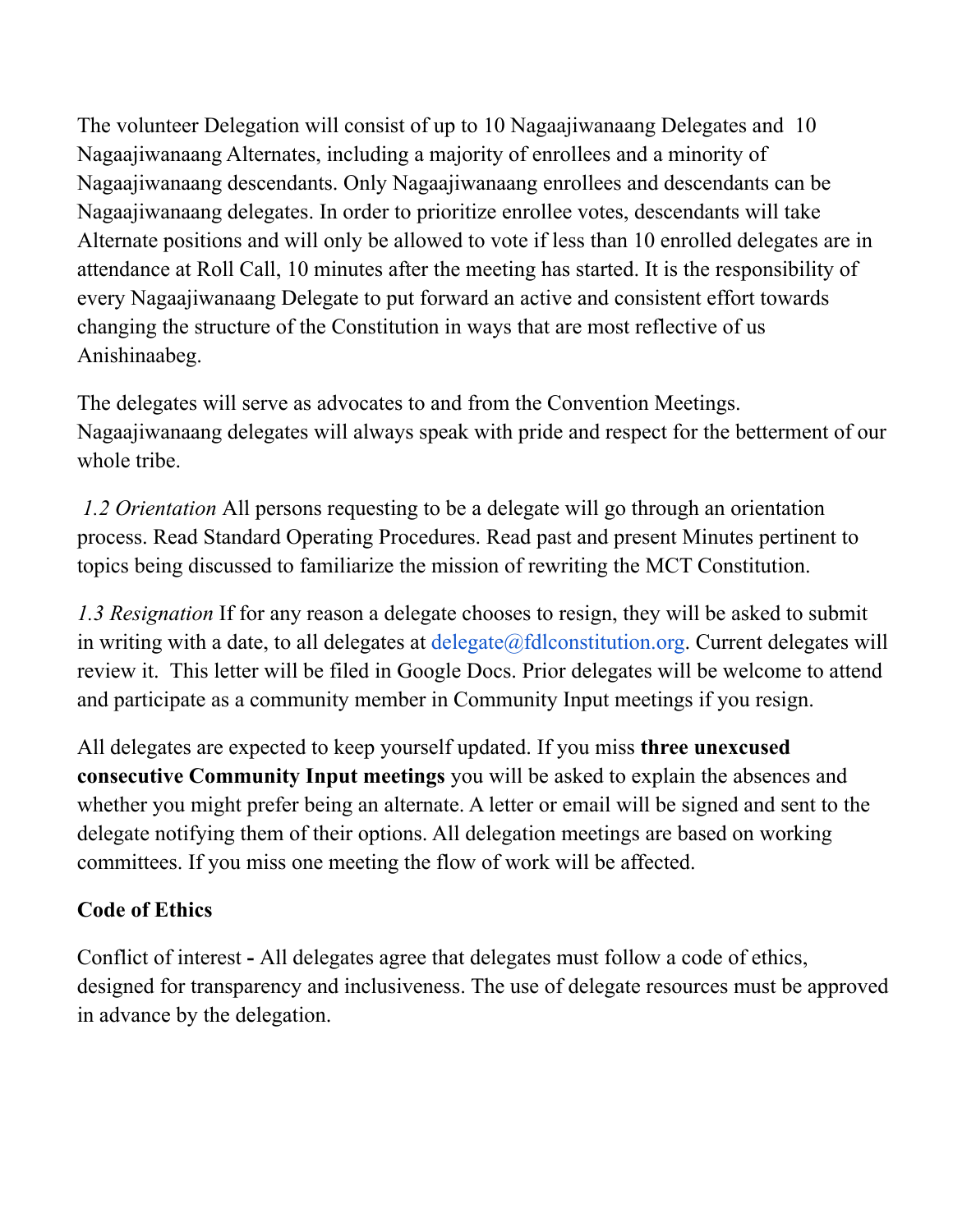Code of Conduct - delegates are expected to be regular and punctual in attendance and make an effort to notify the facilitator if unable to attend. Also be prepared to address the topics on the agenda.

Also, see Section 4 - Compensation.

**Section 2: Meetings:** The expectation of our behavior is to treat each other with respect and dignity.

**2.1 Community Input** - meetings are held twice (2x) monthly or more frequently as deemed necessary. This is to give the Fond du Lac Community an opportunity to give their input and become active in revising the Constitution.

**2.2 Convention Meetings** - 10 regular delegates from each of the Minnesota Chippewa tribes; Mille Lacs, White Earth, Bois Forte, Leech Lake, Fond du Lac, and Grand Portage will meet together once (1) a month, on the third Friday, 9 am-4 pm.

**2.3 Executive Delegate Meetings -** will be held in a closed meeting at least the second and fourth Thursday at 6 PM each month. The purpose is to have private time for business and confidential matters. No threats or intimidating behavior will be allowed. Delegates are all equal and govern their own actions.

# **Section 3: Meeting Protocols**

3.1 All Community Input meetings are open to all tribal members and the public. At the end of each meeting, a delegate facilitator will be named for the next meeting. All meetings will have minutes for every meeting using **FORM M.** The draft minutes are written and distributed to all delegates within 48 hours. The minutes will be used by the next facilitator to draft an agenda for the next meeting using **FORM A.** The draft agenda with attached minutes will be sent by email with the draft minutes for approval within the next 72 hours to all delegates. This allows time for any changes to be made. The minutes and agenda will be read at the meeting and approved or amended at the beginning of the next meeting and noted in the minutes. All minutes will be posted on the www.fdlconstitution.org website.

### **Section 4: Compensation**

4.1 *Volunteer* All delegate positions are on a voluntary basis. There is no wage.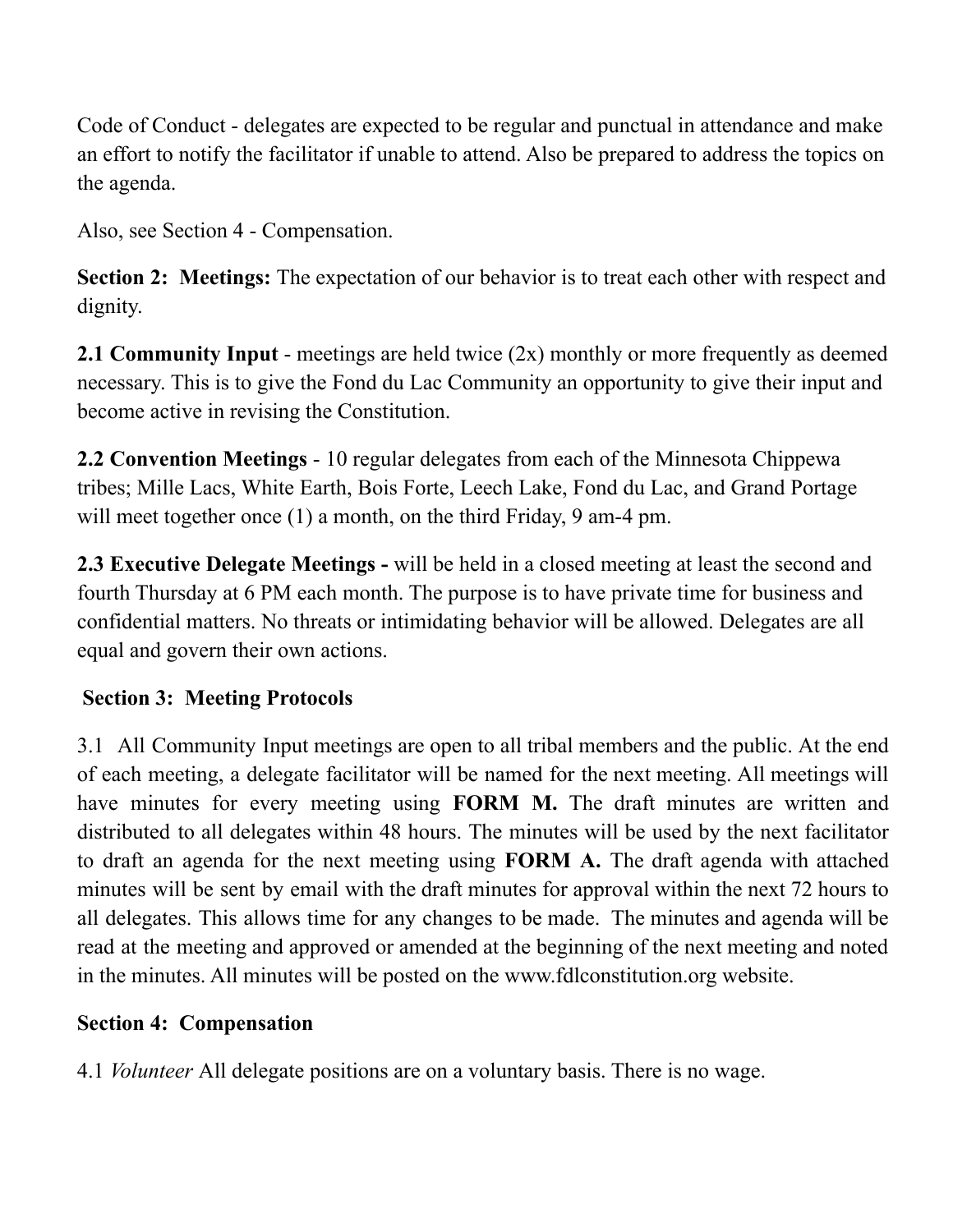4.2 *Travel* Approved parking and hotel (block room rate) expenses will be reimbursed with a receipt, standard mileage rates will be paid according to a Google map estimate from the FDL RBC building using a round-trip mileage calculation to and from 1720 Big Lake Road, Cloquet, MN 55720 to the destination meeting point.

4.3 *Meals* are provided by the hosting band. If a delegate chooses to eat on their own that meal will not be reimbursed.

### **Section 5: Committees**

Delegates have the opportunity and are encouraged to volunteer on one (1) or more of the following **FDL and/or Convention** working committees.

5.1 TEC Sub-Committee - As described in Convention Meeting minutes.

5.2 Education Sub- Committee - As described in Convention Meeting minutes.

5.3 Survey Sub-Committee - As described in Convention Meeting minutes.

5.4 Drafting Sub-Committee - As described in Convention Meeting minutes.

5.5 Facilitation SubCommittee - As described in Convention Meeting minutes.

5.6 Finance Committee - Both FDL and Convention Delegates have these committees. For Convention Reform - As described in Convention Meeting minutes. For FDL see Financial section.

5.7 FDL Drafting Committee - Draft FDL Constitution wording/document.

Any Ad Hoc committee can be developed as needed by the vote of the delegates.

# **Section 6: FDL Delegate Voting**

6.1 All decisions require a motion, a second, and a vote from a quorum of delegates. A quorum consists of a super-majority (66%) of all delegates. A motion will be passed by a super-majority of the quorum. All decisions will be documented in the meeting minutes and stored in Google Docs.

# **Section 7: Fiscal Responsibility**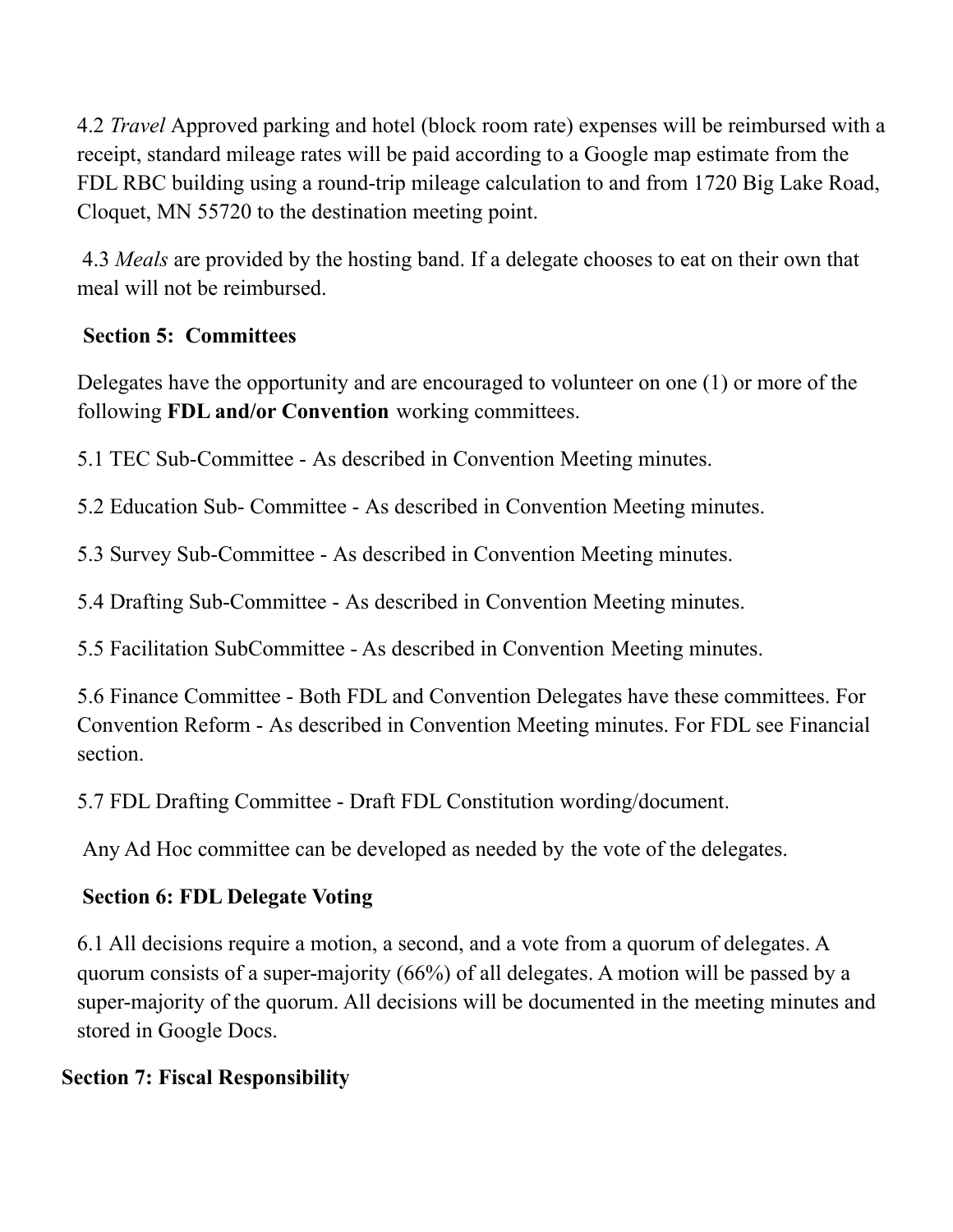7:1 The responsibility of the budget applies to all delegates. Any financial decisions are made by the Executive Delegate group. All expenditures will require a consensus vote and approval of a quorum prior to writing any contract or payment. Delegates will ensure proper financial oversight and ensure that adequate financial controls are in place.

7.2 The FDL Financial Committee consists of no less than two (2) delegates. They are the only people who can sign a green sheet. An FDL green sheet (voucher) will be filled out and given to the FDL Accounting department within 5 business days of delegate approval for payment. A green sheet is an FDL form (voucher) that needs to be filled out to request payment for goods and services.

7.3 All inventory will be managed by the Finance Committee by keeping a list of all purchases made. Delegates can sign out equipment and then sign when it is returned. Delegates are responsible for any loss or damage to equipment.

7.4 A monthly financial report of expenditures will be given. There will be a quarterly full budget report.

#### **Section 8: Communications**

8.1 Accountability - will be practiced by all delegates in a respectful way.

It is the responsibility of the Executive Committee to come to a consensus on an official form of communication. The current consensus is to use Facebook Messenger as a quick way to communicate and follow-up with email.

#### 8.2 Platforms

Google Docs - Document repository - letters of interest, minutes,

Website - Public information, education, link sharing,

Internal Emails are sent to all delegates by group email.

#### **Section 9: Delegate Electronic Accounts**

This Standard Operating Procedure rule applies to all users on-site or remotely. The delegation meetings were originally face-to-face meetings. In March 2020 the Corona-19 Virus caused a pandemic and our meetings were suspended. When activities resumed we